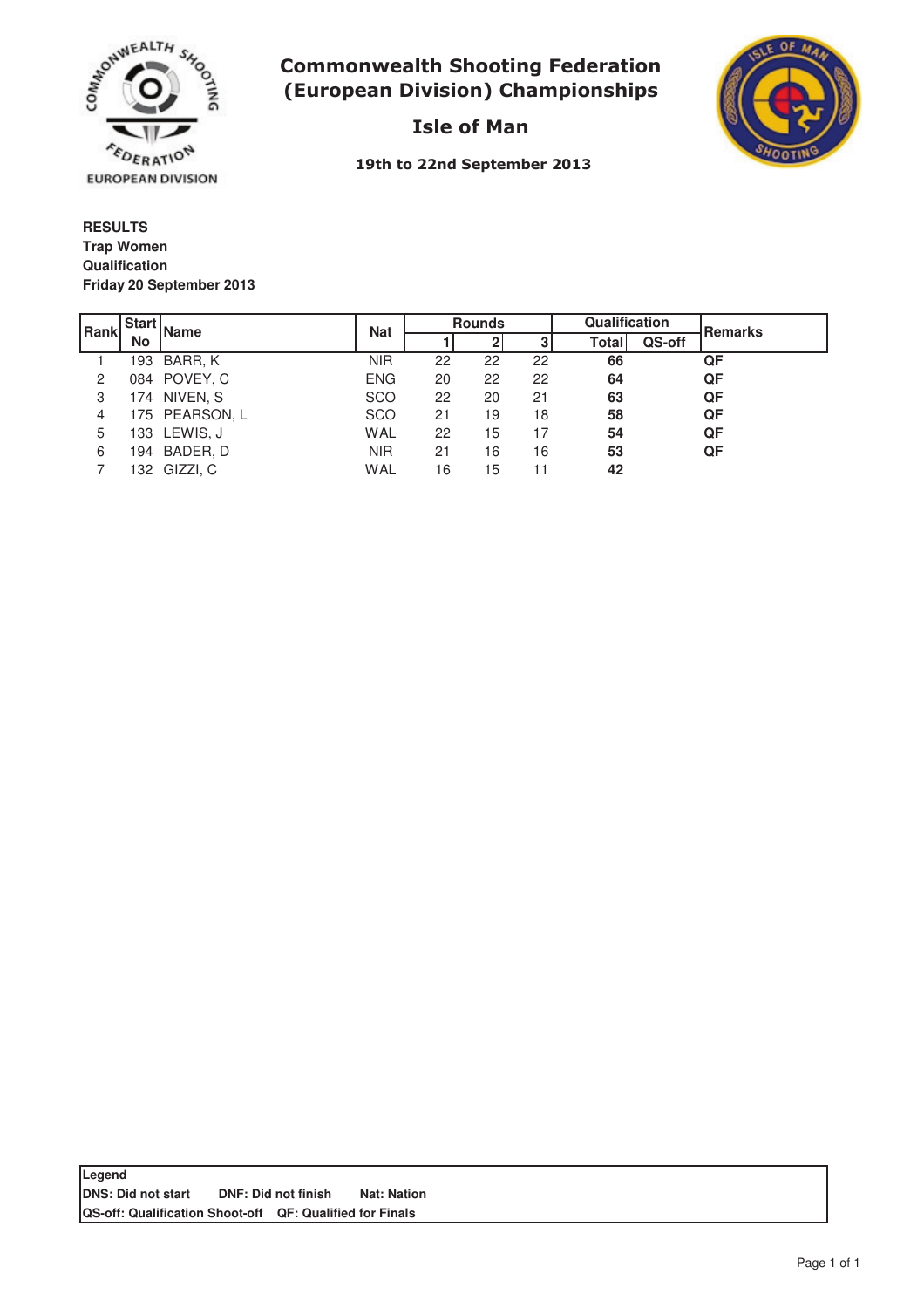

**Commonwealth Shooting Federation** (European Division) Championships

Isle of Man



19th to 22nd September 2013

### **FINAL RESULTS Medal Matches Saturday 21 September 2013 Trap Women**

#### **2nd Competition Stage - Medal Matches**

| Rank           | <b>Start</b><br><b>No</b> | Name         | <b>Nat</b> | <b>Total</b> | Remarks |
|----------------|---------------------------|--------------|------------|--------------|---------|
|                |                           | 193 BARR, K  | <b>NIR</b> | 10           |         |
| $\overline{2}$ |                           | 084 POVEY, C | <b>ENG</b> | 9            |         |
| 3              |                           | 133 LEWIS, J | WAL        | 10           |         |
| 4              |                           | 174 NIVEN, S | SCO        | 4            |         |

### **1st Competition Stage - Semi-Final**

| Rank | No | .   Start   Name | <b>Nat</b> | <b>Total</b> | <b>Remarks</b> |
|------|----|------------------|------------|--------------|----------------|
|      |    | 193 BARR, K      | <b>NIR</b> | 12           | QG             |
|      |    | 084 POVEY, C     | <b>ENG</b> | 10           | QG             |
|      |    | 174 NIVEN, S     | SCO        | 9            | S-off: 3, QB   |
|      |    | 133 LEWIS, J     | <b>WAL</b> | 9            | S-off: 3, QB   |
| 5    |    | 194 BADER, D     | <b>NIR</b> | 9            | S-off: 2       |
| 6    |    | 175 PEARSON, L   | SCO        | 8            |                |